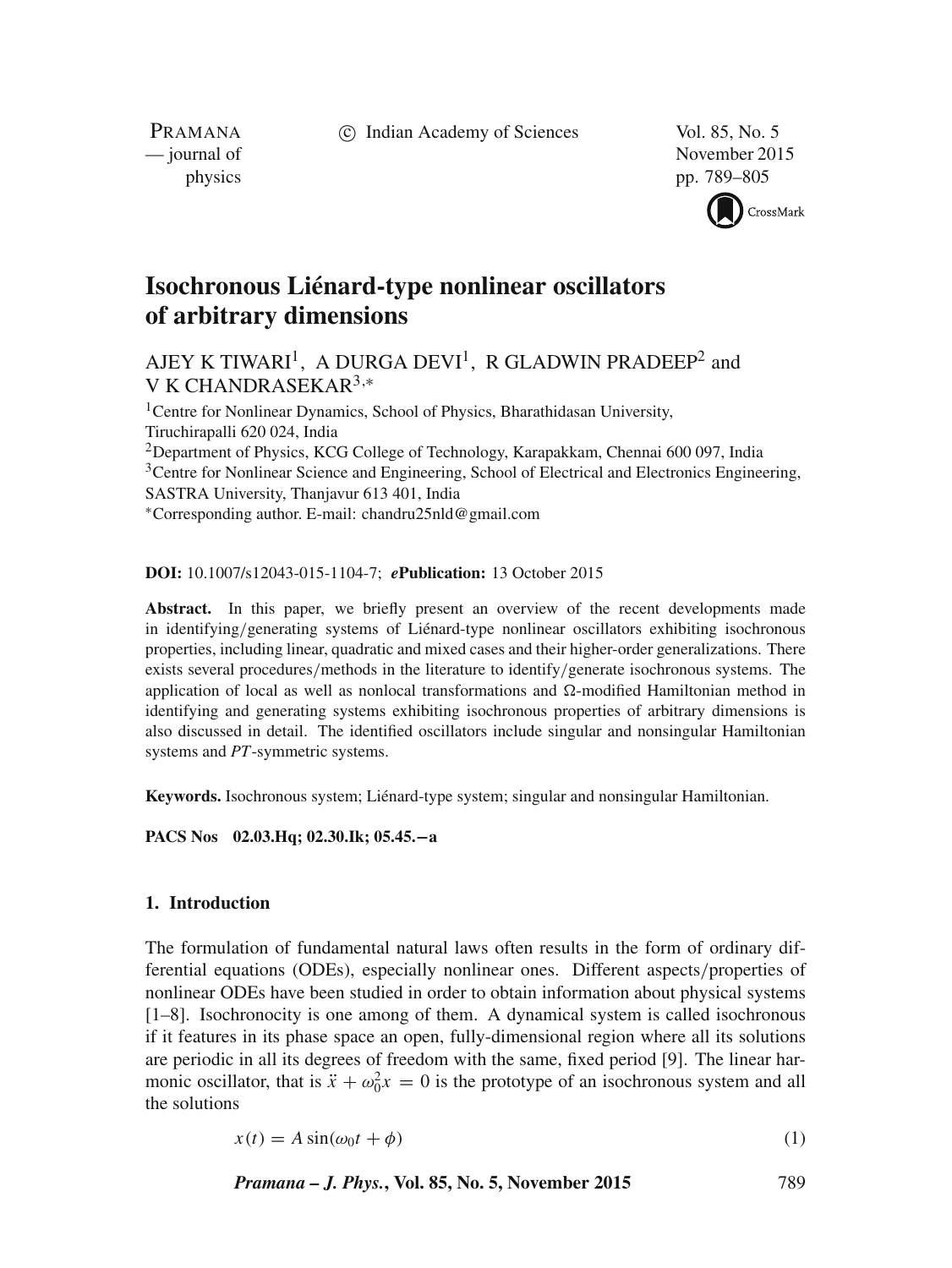# *Ajey K Tiwari et al*

of its dynamics are periodic with angular frequency  $\omega_0$ . All other isochronous systems are isoperiodic with the harmonic oscillator. In fact, simple harmonic oscillator itself can be used to identify various isochronous systems of different orders, nonlinearity and dimensions. This identification is based on the introduction of certain local/nonlocal transformations that transform the simple harmonic oscillator equation, under appropriate conditions, to an isochronous oscillator equation having different orders, nonlinearity and dimensions [10,11]. Isochronicity phenomena have been widely studied not only for its impact in stability theory, but also for its relationship with bifurcation and boundary value problems. Various approaches/methods have been developed in order to identify such systems. In this connection, Calogero and his coworkers have done significant work and demonstrated the procedures to identify/generate the isochronous cases. Linearization, Hamiltonian method, defining isochronous constant and identifying isochronous centres are some of the procedures that play vital roles in identifying/generating isochronous systems [12–15].

In this paper, we concentrate on the identification of the isochronous cases belonging to two specific classes of Liénard-type equations and their higher-order generalization. To begin with, we consider quadratic Liénard-type equation [16,17],

$$
\ddot{x} + f(x)\dot{x}^2 + g(x) = 0,\tag{2}
$$

where  $f(x)$  and  $g(x)$  are arbitrary functions of x. Equation (1) is well known in literature for a long time and is important from both physical and mathematical points of view. For example, the Mathews–Lakshmanan (ML) oscillator, i.e.,

$$
\ddot{x} - \frac{\lambda x}{1 + \lambda x^2} \dot{x}^2 + \frac{\omega^2 x}{1 + \lambda x^2} = 0,\tag{3}
$$

where  $\lambda$  and  $\omega$  are constants, belongs to this class of equation [18,19]. Though it exhibits only one Lie point symmetry, it has been proved to be linearizable through nonlocal transformation. Various generalizations of this equation have been made and it has been analysed in detail at classical as well as quantum levels [20–24]. Due to the importance of eq. (2), several attempts have been made to explore the isochronous properties associated with it and to identify the isochronous cases belonging to this class of equation through local as well nonlocal transformations for scalar case and its higher-order generalizations. In fact, several theorems have been established to obtain isochronocity condition for this equation [25–28].

Further, we consider the mixed Liénard-type equation [29,30],

$$
\ddot{x} + f(x)\dot{x}^2 + g(x)\dot{x} + h(x) = 0,\tag{4}
$$

where  $f(x)$ ,  $g(x)$  and  $h(x)$  are arbitrary functions of x. This equation is also well known in literature from physical and mathematical points of view. The Lotka–Volterra equation (written as a second-order ODE), second-order Gambier equation, when the coefficients are assumed to be constant parameters, and second-order Ricatti equation are notable examples of the mixed Liénard-type equation [31–33]. In fact, the linear Liénard-type equation,

$$
\ddot{x} + g(x)\dot{x} + h(x) = 0,\tag{5}
$$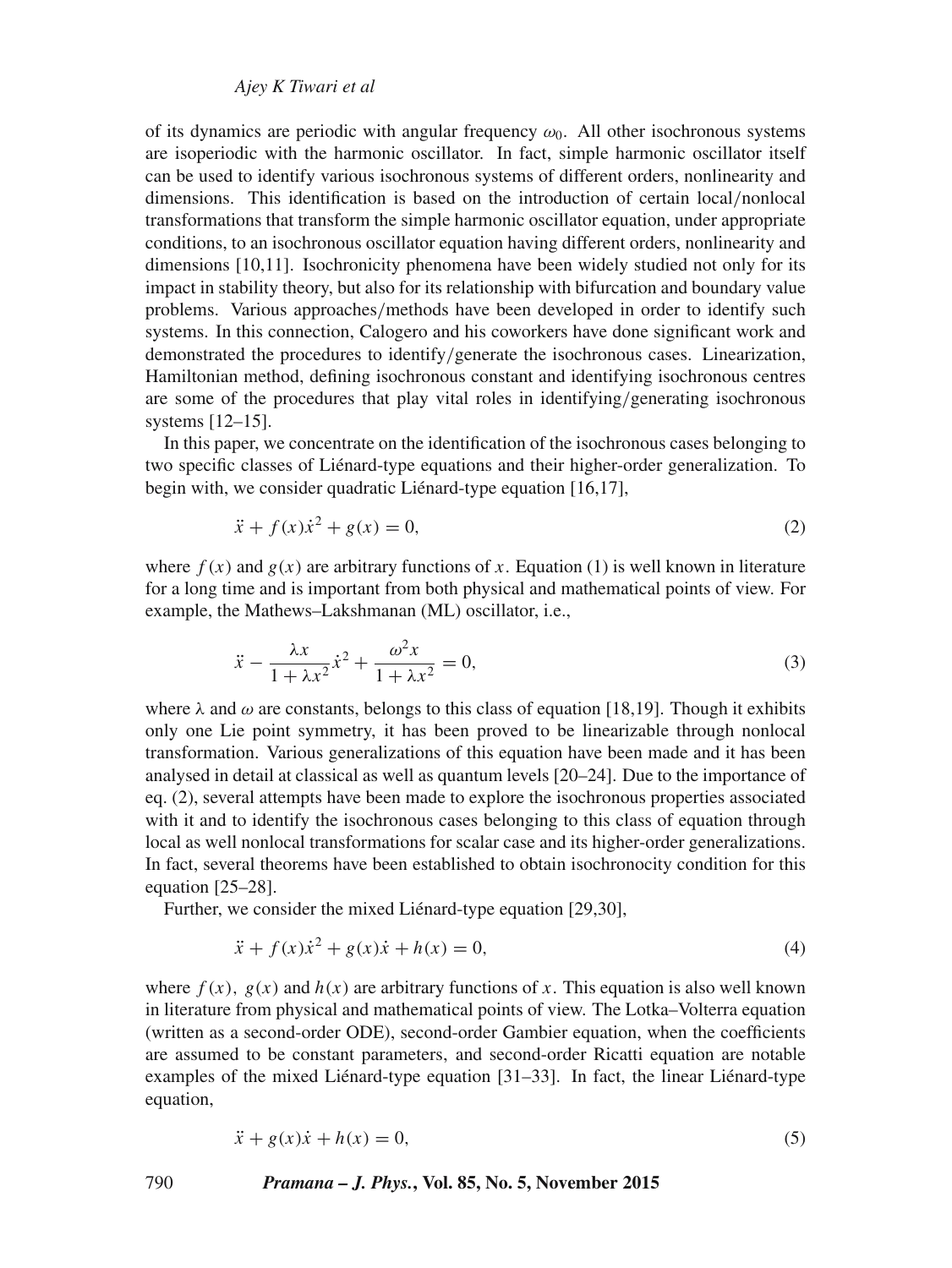#### *Isochronous Liénard-type nonlinear oscillators*

which is a subcase of the mixed-type Liénard equation corresponding to  $f = 0$ , has been known for more than seven decades now. Initially, it was introduced for modelling electrical circuits. Later on it has been used in various fields of science, mathematics, engineering and biology [34–37]. Many dynamical systems exhibiting interesting properties correspond to this class of equations. The modified Emden equation (MEE) introduced by Chandrasekar, Senthilvelan and Lakshmanan [38–42], namely

$$
\ddot{x} + kx\dot{x} + \frac{k^2}{9}x^3 + \omega_0^2 x = 0
$$
\n(6)

is an example of this class of equation that corresponds to amplitude-independent frequency of oscillations, which is an interesting fact in view of the nonlinear nature of the oscillator. This has motivated many researchers to identify such nonlinear oscillators exhibiting amplitude-independent frequency of oscillations. The isochronous properties of the mixed-type Liénard equation are also studied in literature with the help of both local and nonlocal transformations but not much progress has been made in this direction through point transformations. However, the nonlocal transformations play vital roles in identifying isochronous cases belonging to this class of equation.

In this paper, we present a brief overview of some of the recent progress in understanding isochronous nonlinear systems. To start with, we consider the scalar quadratic Liénard-type equation and discuss its isochronocity through point transformations. We then move on to identify the singular and nonsingular  $N$ -dimensional Hamiltonian systems exhibiting isochronous properties. Further, we discuss the isochronous properties of mixed-type Liénard equation through nonlocal transformation and identify a class of isochronous equations belonging to this case. Next, we consider the two- and  $N$ dimensional generalizations of the MEE equation and show that they correspond to singular isochronous Hamiltonian systems. In addition to this, we also report the method of identification of a generic class of two-dimensional nonstandard Hamiltonian systems which is *PT*-symmetric in nature and exhibits isochronous behaviour. Finally, we discuss the identification of a class of equations exhibiting isochronous properties through a general nonlocal transformation.

The plan of the paper is as follows. In §2, we discuss the isochronocity of quadratic-type Liénard equation through point transformation. The method of  $\Omega$ -modified Hamiltonian is discussed in §3. Section 4 deals with the method of constructing higher-dimensional isochronous systems. In §5, we discuss the isochronocity of mixed-type Liénard equation through nonlocal transformation. Higher-dimensional coupled integrable versions of MEE are discussed in §6. In §7, we discuss the two-dimensional isochronous *PT*-symmetric nonstandard Hamiltonian systems. The identification of isochronous cases belonging to  $N$ coupled dynamical systems through a generalized nonlocal transformations is discussed in §8. Finally, conclusion is given in §9.

# **2. Quadratic Liénard-type equation**

As mentioned earlier, the quadratic Liénard-type equation is important from both physical and mathematical points of view. Hence, various aspects including isochronous properties have been studied in detail in the literature. In fact, the isochronous properties of this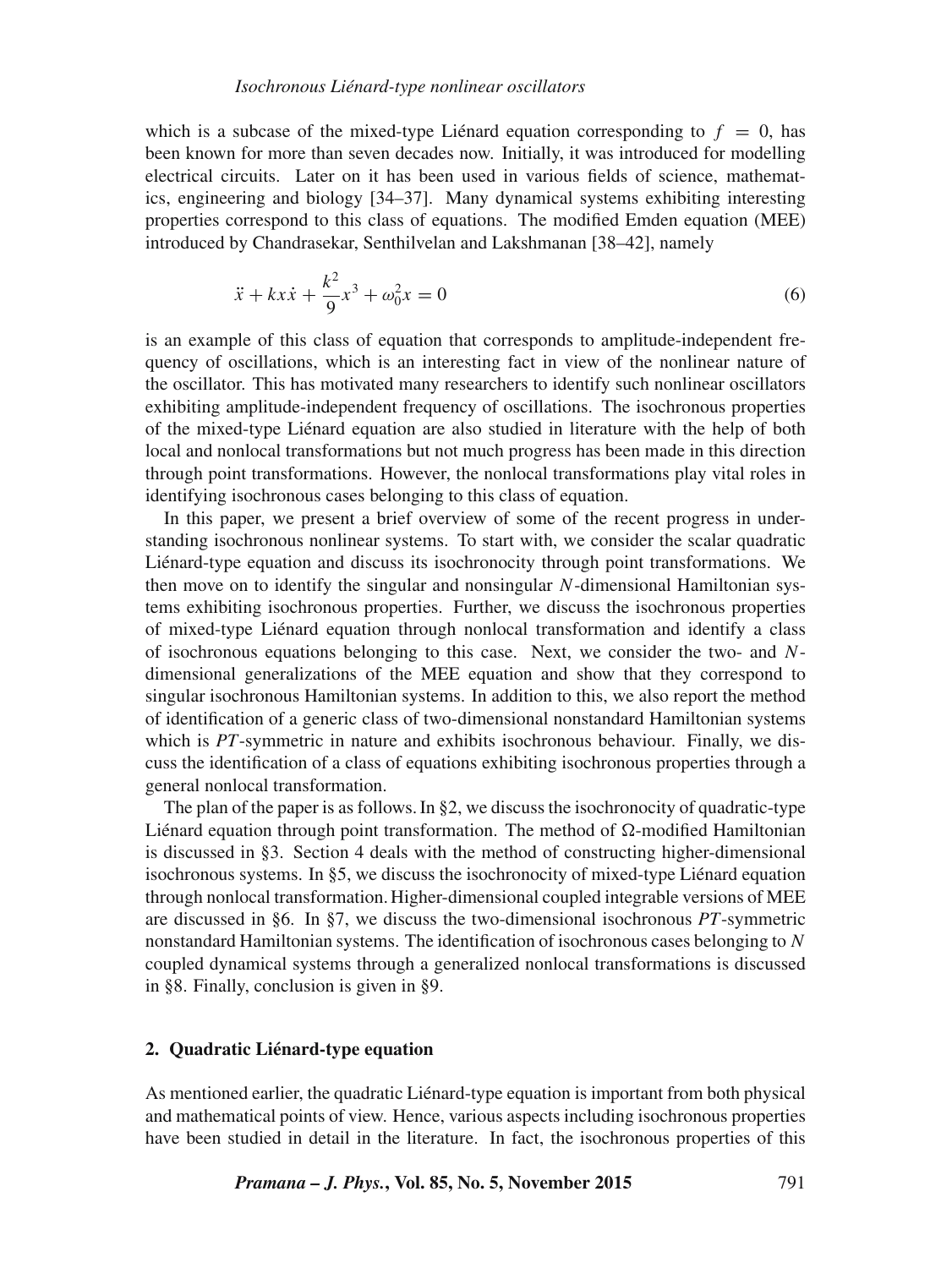equation have been studied through local as well as nonlocal transformations and several isochronous systems have been identified. However, in this section we discuss the results regarding the isochronous properties associated with the quadratic Liénard-type equation through invertible point transformation.

# 2.1 *Isochronous Liénard-type oscillator*

To start with, let us consider the dynamical system

$$
\ddot{x} + f(x)\dot{x}^2 + g(x) = 0.
$$
 (7)

The isochronous properties of this equation have been studied in detail and several theorems have also been established [16,25–28]. In fact, it has been proved by many researchers that eq. (7) exhibits isochronous properties provided the arbitrary functions  $f(x)$  and  $g(x)$ follow the relation

$$
g_x + fg = g_1,\tag{8}
$$

where  $g_1$  is a constant. The Lie symmetries of eq. (7) have been studied in detail and the equations belonging to one-, two-, three- and eight-parameter Lie point symmetries have been identified. Interestingly, for the linearizable case (eight-parameter symmetry) the form of the function g matches exactly with relation (8). Hence, one can conclude that all the linearizable cases of eq. (7) are isochronous [16].

Starting with the simple harmonic oscillator

$$
\ddot{Y} + \omega_0^2 Y = 0,\tag{9}
$$

one can identify the isochronous case belonging to eq. (7) through the invertible point transformation

$$
Y = h(x),\tag{10}
$$

where  $h(x)$  is a function of x as

$$
\ddot{x} + \frac{h''(x)}{h'(x)} \dot{x}^2 + \omega_0^2 \frac{h(x)}{h'(x)} = 0,
$$
\n(11)

where  $\prime$  denotes differentiation with respect to  $x$ . It is to be noted that the isochronocity condition given by (8) can be obtained with the help of the relations obtained by comparing eqs  $(7)$  and  $(11)$ . The Lagrangian and the corresponding Hamiltonian of this equation are of the form:

$$
L = \dot{x}^2 h'^2 - \omega_0^2 h^2,\tag{12a}
$$

$$
H = \frac{1}{4} \frac{p^2}{h'^2} + \omega_0^2 h^2,
$$
\t(12b)

where the canonically conjugate momentum is defined as  $p = 2 \dot{x} h'^2$ . Under the canonical transformation  $U = \sqrt{2h(x)}$  and  $P = p/\sqrt{2h'}$ , Hamiltonian (12b) can be transformed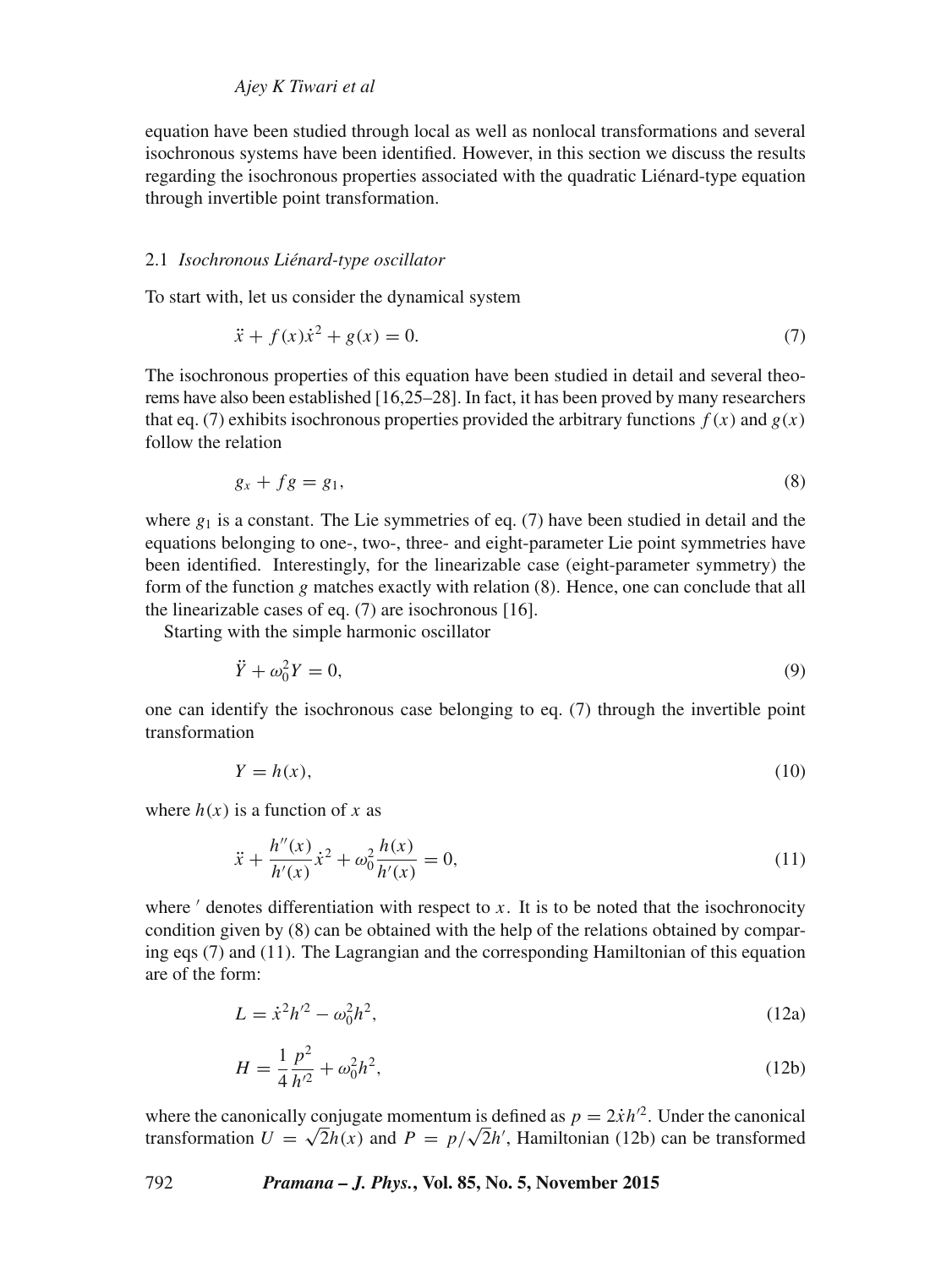to the Hamiltonian of the simple harmonic oscillator, that is  $H = \frac{1}{2}(P^2 + \omega_0^2 U^2)$  and the solution can be written as

$$
h(x) = \frac{1}{\sqrt{2}} A \sin(\omega_0 t + \delta),
$$
\n(13)

where A and  $\delta$  are arbitrary parameters. Here, the frequency of oscillations is independent of the amplitude. Thus, all the periodic solutions of eq. (11) are isochronous.

#### 2.2 *Nonisochronous Liénard-type oscillator*

As discussed earlier, eq. (7) contains several equations having physical and mathematical importance. One such example to this class of equation is ML oscillator, that is

$$
\ddot{x} - \frac{\lambda x}{1 + \lambda x^2} \dot{x}^2 + \frac{\omega^2 x}{1 + \lambda x^2} = 0.
$$
 (14)

Interestingly, eq. (14) exhibits only one Lie point symmetry but is found to be linearizable through nonlocal transformation [16,18,19]. This rather unusual property leads to the investigations of the properties associated with this equation from classical as well as quantum points of view. The general solution of the above equation can be written as

$$
x(t) = A \sin(\Omega t + \delta), \qquad \Omega = \frac{\omega_0}{\sqrt{1 + \lambda A^2}}.
$$
\n(15)

The ML oscillator exhibits simple harmonic periodic solutions but with amplitudedependent frequency. The Hamiltonian corresponding to eq. (14) is of the form

$$
H = \frac{1}{2}p^2(1 + \lambda x^2) + \frac{1}{2} \frac{\omega_0^2 x^2}{(1 + \lambda x^2)},
$$
\n(16)

where the canonical conjugate momentum  $p = \dot{x}/(1 + \lambda x^2)$ . Note that when  $\lambda$  is negative,  $|x| < 1/\sqrt{\lambda}$ .

# 3.  $\Omega$ -modified Hamiltonian method

In the previous subsection, we discussed the isochronous properties associated with the scalar case (7). However, in this section, we consider higher-dimensional quadratic Liénard-type equation and discuss the procedure to identify a class of singular Ndimensional Hamiltonian system exhibiting isochronous properties [43].

Let us consider a N-dimensional system with a Hamiltonian of the form involving velocity-dependent potentials [44],

$$
\tilde{H}(\underline{u}, \underline{v}; \Omega) = \frac{1}{2} \left[ \left\{ \sum_{n=1}^{N} a_n v_n \left( \frac{\partial U(\underline{u})}{\partial u_n} \right)^{-1} \right\}^2 + \Omega^2 U(\underline{u})^2 \right],\tag{17}
$$

where  $a_n$  and  $\Omega$  are constants,  $\underline{v} = (v_1, v_2, \dots, v_N)$ ,  $\underline{u} = (u_1, u_2, \dots, u_N)$  and  $U(\underline{u})$  is an arbitrary function of the canonical coordinates  $u_n$ 's,  $n = 1, 2, ..., N$ . However, in the present case, Hessian

$$
\Delta \equiv \left| \frac{\partial^2 H}{\partial V_i \partial V_j} \right| = 0, \qquad i, j = 1, 2, ..., N,
$$
\n(18)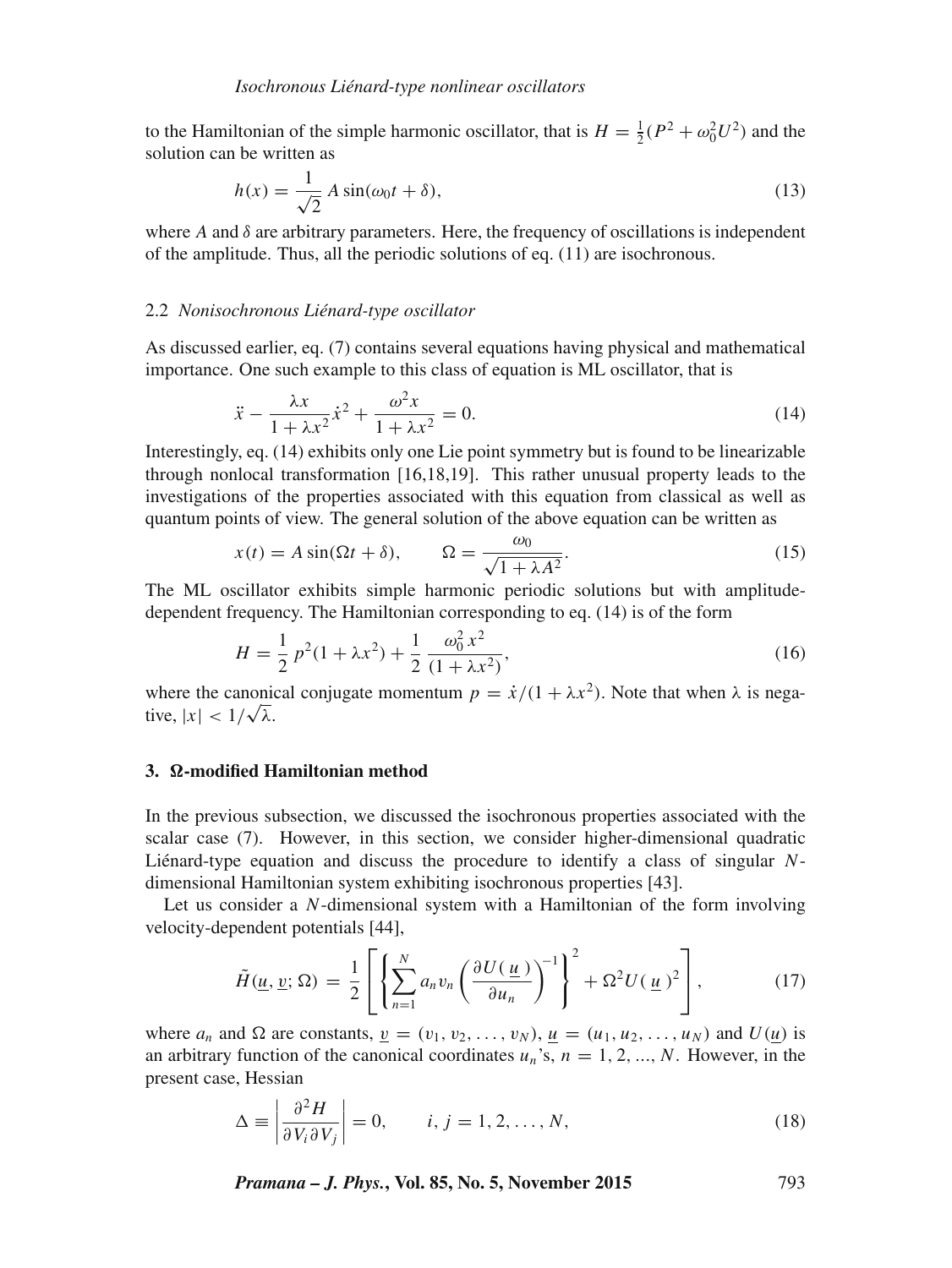so that the Lagrangian is singular. The corresponding 2N first-order canonical equations of motion for the canonical coordinates  $u_n$  and  $v_n$  are of the form

$$
\dot{u}_n = a_n \left[ \frac{\partial U(\underline{u})}{\partial u_n} \right]^{-1} H, \qquad n = 1, 2, \dots, N,
$$
\n(19a)

$$
\dot{v}_n = H \sum_{m=1}^N \left\{ a_m v_m \left[ \frac{\partial U(\underline{u})}{\partial u_m} \right]^{-2} \left[ \frac{\partial^2 U(\underline{u})}{\partial u_m \partial u_n} \right] \right\} - \Omega^2 U(u) \frac{\partial U(\underline{u})}{\partial u_n}.
$$
 (19b)

Now, the Newton's equation of motion corresponding to the singular Hamiltonian system (17) is accompanied by a system of constraint equations. The resulting constrained equation of motion is of the form

$$
\frac{\partial U(u)}{\partial u_n}\ddot{u}_n + \sum_{m=1}^N \left(\dot{u}_n \dot{u}_m \frac{\partial^2 U(u)}{\partial u_n u_m}\right) + \Omega^2 a_n U(u) = 0, \qquad n = 1, 2, \dots, N. \tag{20}
$$

However, not all the coordinates  $u_i$ ,  $i = 1, 2, ..., N$  are independent. There exists  $(N-1)$  holonomic constraints leading to the following set of  $(N-1)$  functional relations on the coordinates  $u_i$ ,  $i = 1, 2, ..., N$ :

$$
\int du_1 \frac{\partial U}{\partial u_1} - \int du_j \frac{\partial U}{\partial u_j} = C_j, \qquad j = 2, 3, ..., N,
$$
\n(21)

where  $C_i$ 's are constants. Equation (21) obviously constitutes a set of  $(N - 1)$  holonomic constraints on the coordinates  $u_i$ . However, eq. (20) without the constraints (21) corresponds to the nonsingular Hamiltonian

$$
\tilde{H} = \frac{1}{2} \left( \sum_{i=1}^{N} a_i^2 v_i^2 \left[ \frac{\partial U(\underline{u})}{\partial u_i} \right]^{-2} + \Omega^2 U(\underline{u})^2 \right),\tag{22}
$$

where the associated canonical equations of motion are

$$
\dot{u}_i = a_i^2 v_i \left[ \frac{\partial U(\underline{u})}{\partial u_i} \right]^{-2},\tag{23a}
$$

$$
\dot{v}_i = \sum_{j=1}^N a_j^2 v_j^2 \left[ \frac{\partial U(u)}{\partial u_j} \right]^{-3} \frac{\partial^2 U(u)}{\partial u_j \partial u_i} - \Omega^2 U(u) \frac{\partial U}{\partial u_i}.
$$
\n(23b)

Let us consider the canonical coordinate  $U(u)$  as

$$
U(\underline{u}) = \sum_{m=1}^{N} b_m u_m^{k_m},\tag{24}
$$

where  $b_m$ 's are arbitrary real parameters and  $k_m$ 's are such that  $(1/k_m)$ 's are positive integers (the general solution becomes multivalued/complex if  $k_m$ 's are positive integers and hence are avoided). Correspondingly, the general solution for the Newton's equation of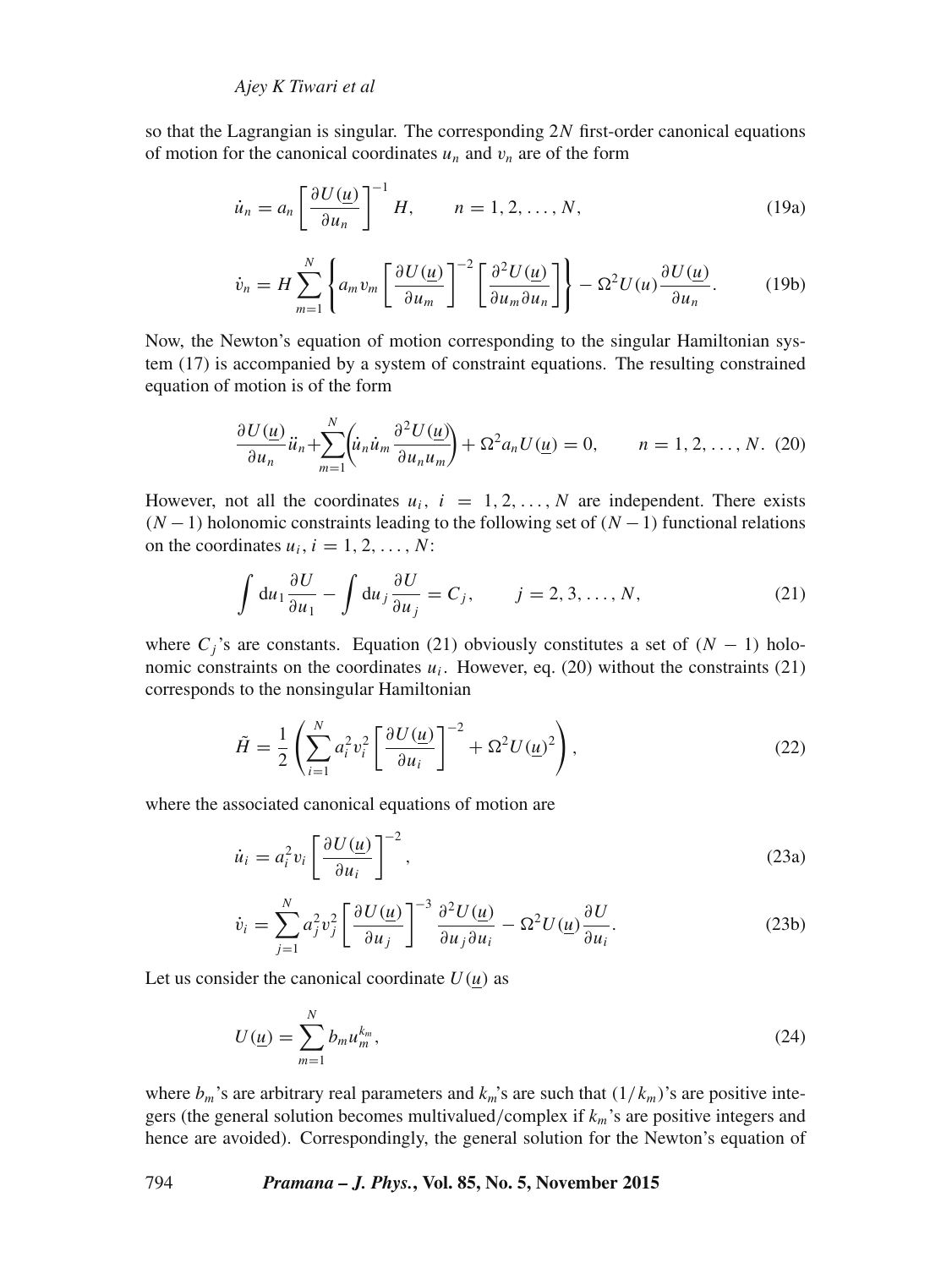motion (without the constraints) (20) is unbounded and nonisochronous. The form of the solution is

$$
u_n(t) = u_n(0) \left[ 1 + \frac{a_n}{b_n(u_n(0))^{k_n}} \times \left( \frac{H(0) \sin \Omega t}{\Omega} + U(0) (\cos \Omega t - 1) \right) + C_n(0) t \right]^{1/k_n},
$$
 (25)

where  $u_n(0)$ ,  $H(0)$  and  $C_n(0)$ ,  $\sum_{n=1}^{N} C_n = 0$ ,  $n = 1, 2, ..., N$ , are integration constants fixed by the initial condition and  $U(0) = \sum_{m=1}^{N} b_m u_m(0)^{k_m}$ . However, subject to the  $(N - 1)$  constraints (21), the Newton's equation admits the  $(N + 1)$  parameter bounded, isochronous solution

$$
u_n(t) = u_n(0) \left[ 1 + \frac{a_n}{b_n(u_n(0))^{k_n}} \times \left( \frac{H(0) \sin(\Omega t)}{\Omega} + U(0) (\cos(\Omega t) - 1) \right) \right]^{1/k_n},
$$
 (26)

which is also the solution of the Hamilton's equations (19). The above analysis clearly shows that for the singular Hamiltonian systems (17), the equivalent Newton's equation is a holonomic constrained system (with  $(N - 1)$  constraint conditions) admitting isochronous oscillatory solution as the general solution.

#### **4. Systematic method to construct higher-dimensional isochronous systems**

In the previous section, we have discussed the case of isochronous singular Hamiltonian system of higher dimensions. Now, in this section, we discuss a method to construct nonsingular higher-dimensional isochronous systems [14]. For this purpose, we begin with identifying a two-dimensional nonsingular Hamiltonian and then we generalize the results for N-dimensional systems.

Let us consider a two-dimensional system having modified Hamiltonian of the form

$$
\tilde{H} = \frac{1}{2} \left[ \frac{\left( v_1 U_{2u_2} - v_2 U_{2u_1} \right)^2}{\Delta^2} + \frac{\left( v_2 U_{1u_1} - v_1 U_{1u_2} \right)^2}{\Delta^2} + \Omega_1^2 U_1(u_1, u_2)^2 + \Omega_2^2 U_2(u_1, u_2)^2 \right].
$$
\n(27)

Consequently, the equation of motion corresponding to the above Hamiltonian is the following system of constraint-free two coupled second-order ODEs,

$$
\ddot{u}_i = \frac{1}{\Delta} \left( \sum_{k=1}^2 \sum_{j=1}^2 A_{ijk} \dot{u}_j \dot{u}_k + B_i \right), \qquad i = 1, 2,
$$
\n(28)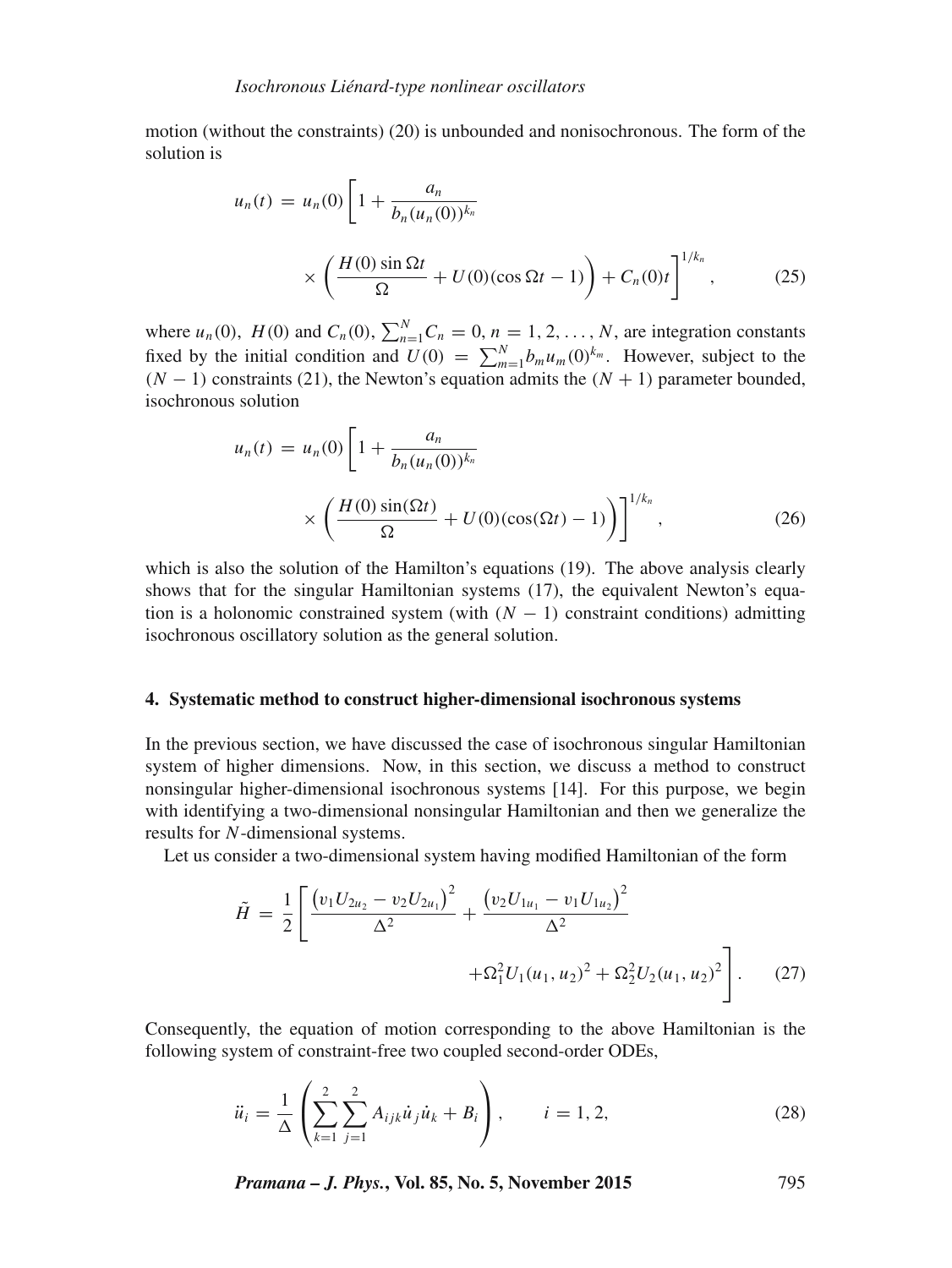where

$$
A_{ijk} = (-1)^{i+1} \begin{vmatrix} U_{1u_{i+1}} & U_{2u_{i+1}} \\ U_{1u_ju_k} & U_{2u_ju_k} \end{vmatrix},
$$
  
\n
$$
B_i = (-1)^i \begin{vmatrix} U_1 \Omega_1^2 & U_2 \Omega_2^2 \\ U_{1u_{i+1}} & U_{2u_{i+1}} \end{vmatrix}, \qquad 2 + i = i,
$$
 (29)

and  $U_i = U_i(u_1, u_2)$ . In order to obtain explicit general solution of (28) one has to fix the form of  $U_1$  and  $U_2$  in the above equation such that the resultant solutions are analytic and single-valued. For example, we can make the choice

$$
U_1 = k_1 u_1^{r_1} + k_2 u_2^{r_2}, \qquad U_2 = k_3 u_1^{r_1} + k_4 u_2^{r_2}, \tag{30}
$$

where  $r_1$  and  $r_2$  are such that  $1/r_1$  and  $1/r_2$  are positive integers so that the resultant solution is single-valued and analytic.

The general solution of system (28) can be obtained as

$$
u_1 = \left(\frac{(Bk_2/\Omega_2)\sin(\Omega_2 t + \delta_2) - (Ak_4/\Omega_1)\sin(\Omega_1 t + \delta_1)}{k_2k_3 - k_1k_4}\right)^{1/r_1},
$$
  

$$
k_2k_3 - k_1k_4 \neq 0,
$$
 (31a)

$$
u_2 = \left(\frac{(Ak_3/\Omega_1)\sin(\Omega_1 t + \delta_1) - (Bk_1/\Omega_2)\sin(\Omega_2 t + \delta_2)}{k_2k_3 - k_1k_4}\right)^{1/r_2}.
$$
 (31b)

The obtained solution (31) is analytic and bounded and exhibits oscillatory behaviour for the choice  $1/r_1$  and  $1/r_2$  which are positive integers.

This procedure can be generalized to construct isochronous Hamiltonian systems to N degrees of freedom system. Consequently, one gets the following system of N-coupled second-order ODEs,

$$
\ddot{u}_i = \frac{-1}{\Delta} \left( \sum_{k=1}^N \sum_{j=1}^N A_{ijk} \dot{u}_j \dot{u}_k + B_i \right), \qquad i = 1, 2, \dots, N, \ N > 2, \tag{32}
$$

where  $A_{ijk}$  and  $B_i$ ,  $j, k = 1, 2, ..., N$  are determinants of the form

$$
A_{ijk} = \begin{vmatrix} U_{1u_{i+1}} & U_{2u_{i+1}} & \cdots & U_{Nu_{i+1}} \\ U_{1u_{i+2}} & U_{2u_{i+2}} & \cdots & U_{Nu_{i+2}} \\ \vdots & \vdots & \ddots & \vdots \\ U_{1u_N} & U_{2u_N} & \cdots & U_{Nu_N} \\ U_{1u_1} & U_{2u_1} & \cdots & U_{Nu_1} \\ \vdots & \vdots & \ddots & \vdots \\ U_{1u_{i-1}} & U_{2u_{i-1}} & \cdots & U_{Nu_{i-1}} \\ \vdots & \vdots & \ddots & \vdots \\ U_{1u_{i-1}} & U_{2u_{i-1}} & \cdots & U_{Nu_{i-1}} \\ U_{1u_{i+1}} & U_{2u_{i+1}} & \cdots & U_{Nu_{i-1}} \\ \end{vmatrix}, B_i = \begin{vmatrix} U_1 \Omega_1^2 & Q_2 \Omega_2^2 & \cdots & Q_N \Omega_N^2 \\ U_{1u_{i+1}} & U_{2u_{i+1}} & \cdots & U_{Nu_{i+1}} \\ U_{1u_{i+2}} & U_{2u_{i+2}} & \cdots & U_{Nu_{i+2}} \\ \vdots & \vdots & \ddots & \ddots & \vdots \\ U_{1u_N} & U_{2u_N} & \cdots & U_{Nu_N} \\ U_{1u_{i-1}} & U_{2u_{i-1}} & \cdots & U_{Nu_{i-1}} \\ \end{vmatrix}_{N \times N}
$$

admit isochronous oscillations for appropriate choices of the determinants A and B. For the general solution of (32), canonical variables  $u_i$ ,  $i = 1, 2, \ldots, N$ , evolve periodically with a fixed period T when  $\Omega_i$ 's are commensurate, for appropriate forms of  $U_i(u_1, u_2, \ldots, u_N)$  such that the resultant solutions  $u_i$ 's are analytic and single-valued.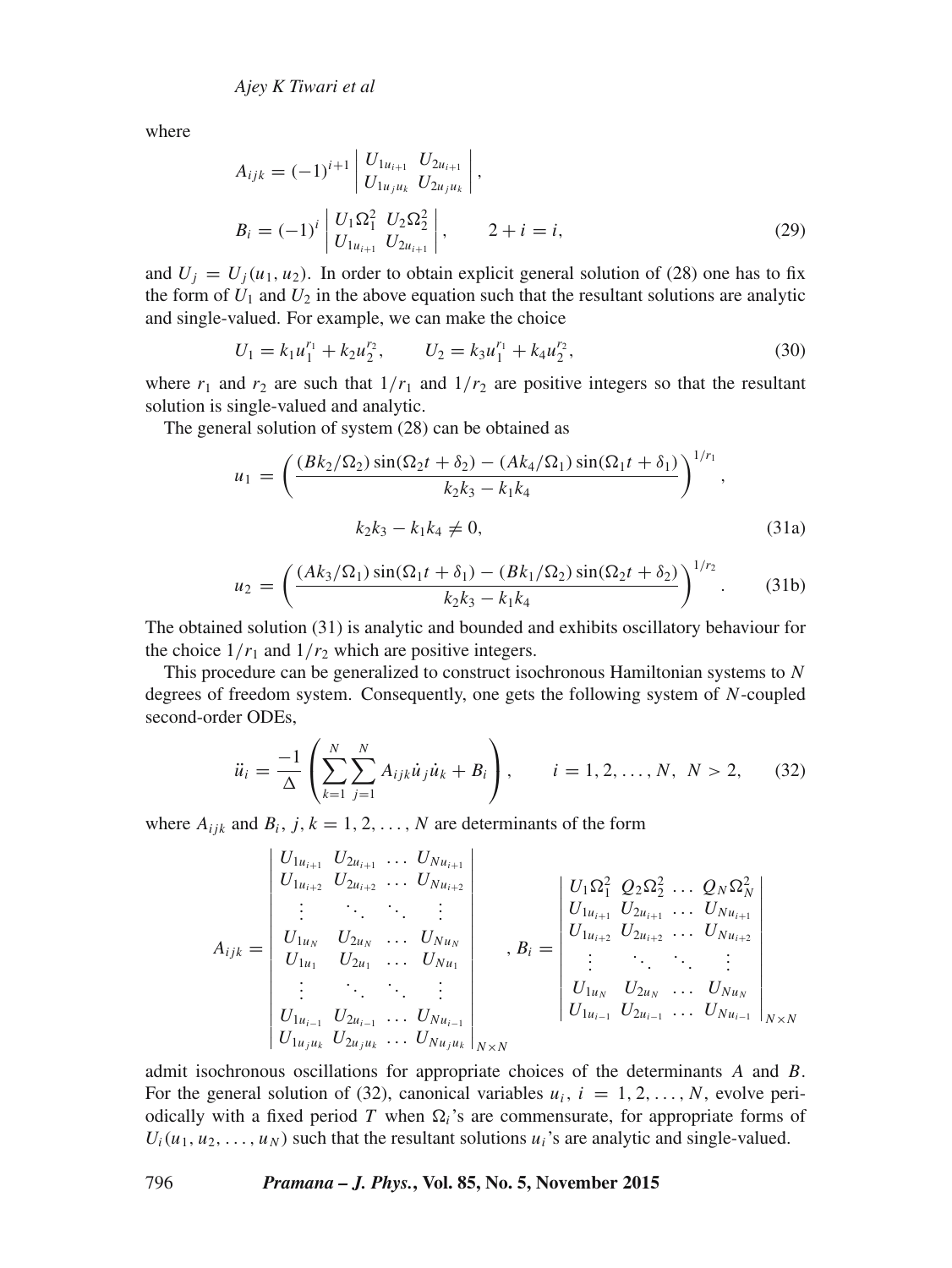#### **5. Mixed-type Liénard equation**

In §2, we have seen that the isochronous cases belonging to quadratic Liénard-type equations can be obtained by a simple point transformation except the equations that are isochronous through more general transformations. However, in the case of mixed Liénard-type equation it is difficult to get the general form for the isochronous cases through point transformation. In this direction, the nonlocal transformations play vital roles. Various attempts have been made and several isochronous equations belonging to this class of equations have been identified. Hence, in this section, we discuss some of the results including nonlocal transformation and their role in the identification of the isochronous cases.

The connection between the linear and nonlinear oscillators is obtained with the help of general nonlocal transformations. In nonlocal transformation,  $U = G(x(t)) \times e^{\int F(x(t'))dt'}$ , the simple harmonic oscillator equation becomes mixed-type Liénard equation of the form

$$
\ddot{x} + A(x)\dot{x}^{2} + B(x)\dot{x} + C(x) = 0, \quad' = \frac{d}{dx},
$$
\n(33)

where we have considered

$$
A(x) = \frac{G''}{G'}, \qquad B(x) = \frac{G}{G'}F' + 2F
$$

and

$$
C(x) = (F^2 + \omega^2) \frac{G}{G'}
$$

for our convenience. However, it is not possible to write the Lagrangian and Hamiltonian structure for such general class of equation. But, for suitable specific choices one can identify the isochronous cases belonging to this class of equation. In fact, for

$$
A(x) = \frac{f_x}{f}
$$
,  $B(x) = \frac{(r+2)h_x}{f(r+1)}$ 

and

$$
C(x) = \frac{hh_x}{f^2(r+1)},
$$

the system admits a nonstandard Lagrangian of the form

$$
L = \frac{1}{(f(x)\dot{x} + h(x))^{r}},
$$
\n(34)

where  $f(x)$  and  $h(x)$  are arbitrary functions of x, r is a real positive parameter and the Hamiltonian as

$$
H = \frac{p}{f} \left( \left( -\frac{rf}{p} \right)^{1/(r+1)} - h \right) - \left( -\frac{rf}{p} \right)^{-r/(r+1)},\tag{35}
$$

with the conjugate momentum

$$
p = -rf(f\dot{x} + h)^{-(r+1)}.
$$
\n(36)

*Pramana – J. Phys.***, Vol. 85, No. 5, November 2015** 797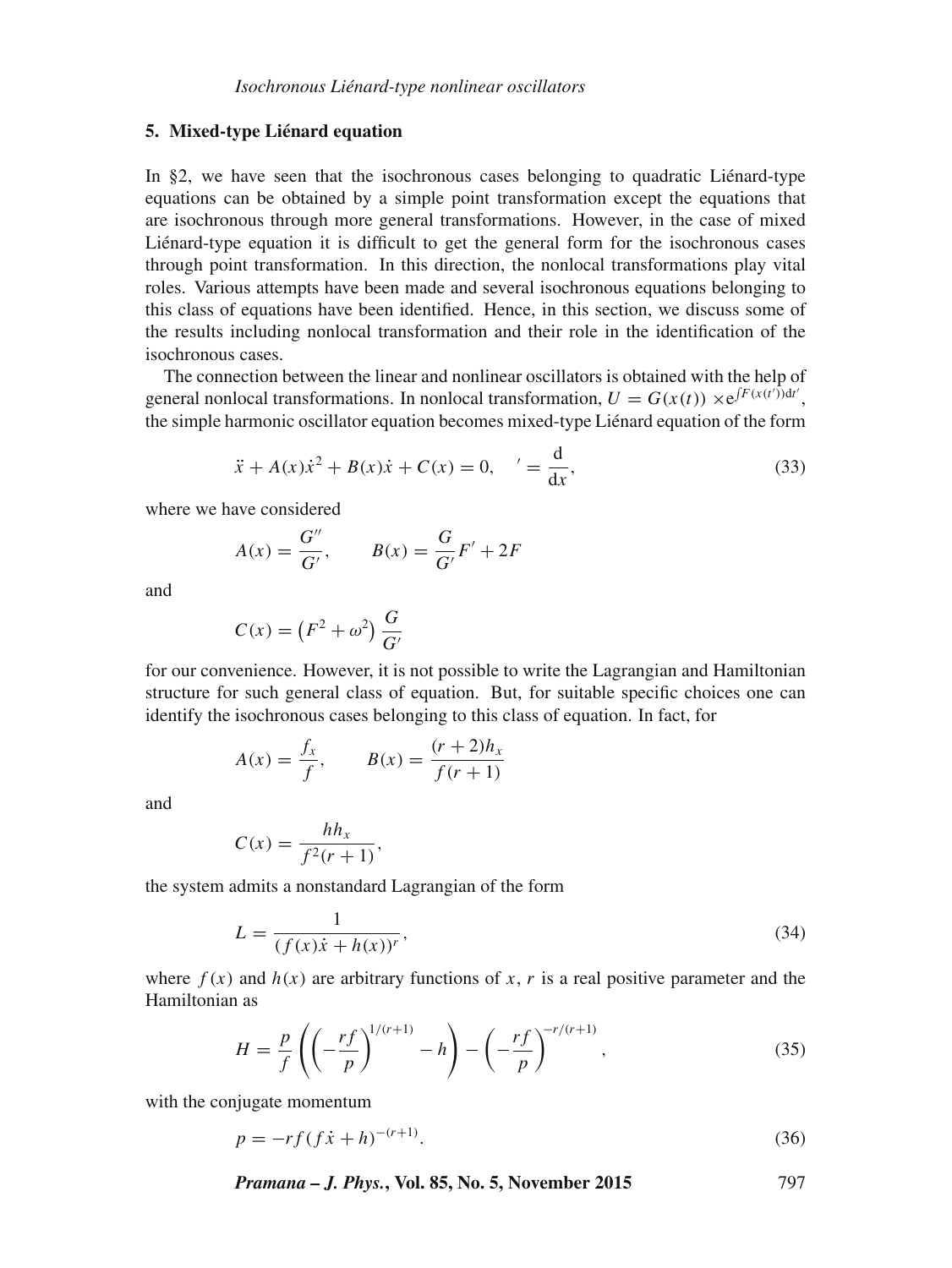# *Ajey K Tiwari et al*

Though the equation of motion corresponding to arbitrary forms of f, h and r is not isochronous, for specific choices the resultant equation of motion exhibits isochronous properties. For example, when  $f = 1, r = 1$  and  $h = kx^2$ , eq. (33) becomes modified Emden equation, i.e.,

$$
\ddot{x} + kx\dot{x} + \frac{k^2}{9}x^3 + \omega_0^2 x = 0.
$$
 (37)

Equation (37) is an interesting example belonging to the linear Liénard-type equation. It exhibits eight-parameter Lie point symmetries and so it is linearizable under the point transformation [41]

$$
X = \left(\frac{k}{3\lambda} - \frac{1}{\sqrt{-\lambda}x}\right) e^{-\sqrt{-\lambda}t}, \quad \tau = \left(\frac{k}{3\sqrt{-\lambda}} - \frac{1}{x}\right) e^{\sqrt{-\lambda}t},\tag{38}
$$

where  $\omega_0^2 = \lambda$ . Under this transformation, eq. (37) gets modified to the form  $X'' = 0$ , where prime denotes differentiation with respect to a new variable  $\tau$ . Interestingly, it is also linearizable under the nonlocal transformation [41]

$$
U = x e^{(k/3)\int x(t')dt}.
$$
\n(39)

The above transformation brings eq. (37) to the simple harmonic equation form, i.e.,  $\hat{U} + \lambda U = 0$ . The general solution of MEE is of the form

$$
x(t) = \frac{A \sin(\omega_0 t + \delta)}{1 - (kA/3\omega_0)\cos(\omega_0 t + \delta)}, \qquad 0 \le A < \frac{3\omega_0}{k}.\tag{40}
$$

Interestingly the frequency is independent of the amplitude of oscillations, if the solution given by eq. (40) is isochronous. Equation (37) exhibits two explicit time-dependent integrals of motion from which a time-independent integral can be identified. Consequently, a nonstandard Lagrangian and Hamiltonian description can be obtained

$$
L = \frac{1}{k\dot{x} + (k^2x^2/3) + 3\lambda_1},\tag{41a}
$$

$$
H = \left(\frac{k}{3}x^2 + \frac{3\lambda_1}{k}\right)p - \sqrt{\frac{-p}{k}},\tag{41b}
$$

with the conjugate momentum

$$
p = -\frac{k}{(k\dot{x} + (k^2x^2/3) + 3\lambda_1)^2}.
$$

#### **6. Higher-dimensional coupled integrable versions of MEE**

In §5, we discussed the isochronous cases for a class of equations belonging to the scalar mixed Liénard-type equation and discussed an example of MEE of this class. In this section we discuss its generalization to two and N dimensions.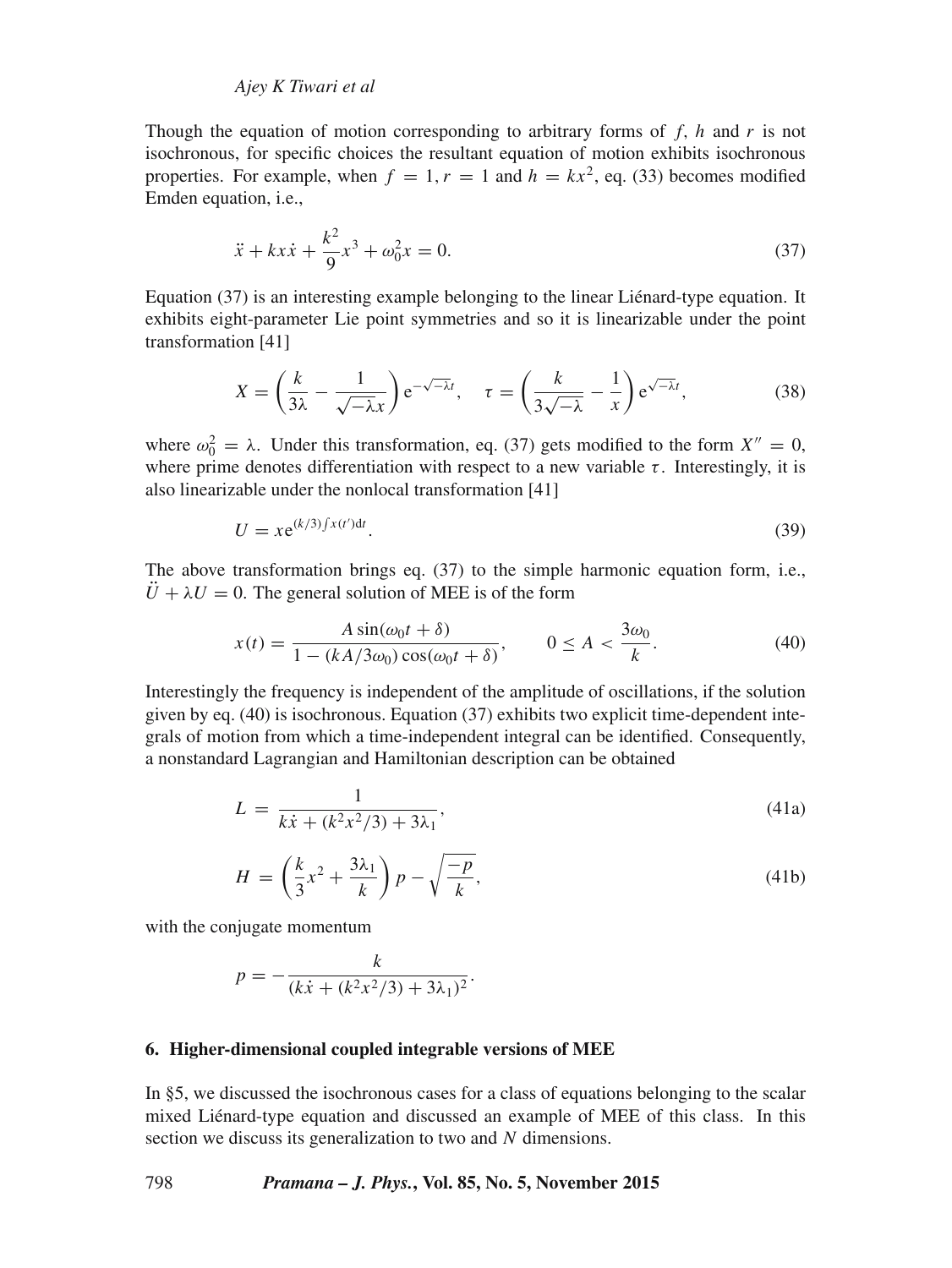A two-dimensional generalization of MEE can be written as [45]

$$
\ddot{x} = -2(k_1x + k_2y)\dot{x} - (k_1\dot{x} + k_2\dot{y})x - (k_1x + k_2y)^2x - \lambda_1x,
$$
  
\n
$$
\ddot{y} = -2(k_1x + k_2y)\dot{y} - (k_1\dot{x} + k_2\dot{y})y - (k_1x + k_2y)^2y - \lambda_2y.
$$
\n(42)

Equation (42) can be linearized under the nonlocal transformation

$$
X = x e^{\int (k_1 x + k_2 y) dt}, \quad Y = y e^{\int (k_1 x + k_2 y) dt}, \tag{43}
$$

so that

$$
\ddot{X} + \lambda_1 X = 0, \quad \ddot{Y} + \lambda_2 Y = 0. \tag{44}
$$

From (43), one can also identify a set of coupled Riccati equations,

$$
\dot{x} = \frac{\dot{X}}{X}x - k_1x^2 - k_2xy, \qquad \dot{y} = \frac{\dot{Y}}{Y}y - k_1xy - k_2y^2.
$$
 (45)

By solving eqs (45) one can obtain the explicit oscillatory solutions,

$$
x(t) = \frac{A \sin(\omega_1 t + \delta_1)}{1 - (Ak_1/\omega_1)\cos(\omega_1 t + \delta_1) - (Bk_2/\omega_2)\cos(\omega_2 t + \delta_2)},
$$
  

$$
y(t) = \frac{B \sin(\omega_2 t + \delta_2)}{1 - (Ak_1/\omega_1)\cos(\omega_1 t + \delta_1) - (Bk_2/\omega_2)\cos(\omega_2 t + \delta_2)},
$$

where  $\omega_j = \sqrt{\lambda_j}$ ,  $j = 1, 2$ ,  $\left| \frac{Ak_1}{\omega_1} + \frac{Bk_2}{\omega_2} \right|$  < 1. Note that the solution may be periodic or quasiperiodic depending on the value of the ratio  $\omega_1/\omega_2$ , i.e., whether it is rational or irrational.

The system (42) does admit a singular Lagrangian for the case  $\lambda_1 = \lambda_2 = \lambda$  as

$$
L = \frac{1}{\left[k_1(\dot{x} + (k_1x + k_2y)x) + k_2(\dot{y} + (k_1x + k_2y)y) + \lambda\right]}.
$$
\n(46)

The problem of constructing appropriate Lagrangian and Hamiltonian of (42) still remains an open problem. One can generalize the above results to a system of N-coupled MEEs,

$$
\ddot{x}_i + 2\sum_{j=1}^N k_j x_j \dot{x}_i + \sum_{j=1}^N k_j \dot{x}_j x_i + \left(\sum_{j=1}^N k_j x_j\right)^2 x_i + \lambda_i x_i = 0, \quad i = 1, 2, ..., N, (47)
$$

and obtain the explicit periodic solutions. The associated 2N integrals turn out to be

$$
I_{1i} = \frac{(\dot{x}_i + \sum_{j=1}^{N} (k_j x_j) x_i)^2 + \lambda_i x_i^2}{\left[\sum_{j=1}^{N} [(k_j/\lambda_j)(\dot{x}_j + \sum_{n=1}^{N} (k_n x_n) x_j)] + 1\right]^2},\tag{48}
$$

$$
I_{2i} = \tan^{-1} \left[ \frac{\sqrt{\lambda_i} x_i}{\dot{x}_i + \sum_{j=1}^N (k_j x_j) x_i} \right] - \sqrt{\lambda_i} t, \qquad \lambda_i > 0. \tag{49}
$$

We also note here that one can make appropriate contact-type transformations to (47) which maps them onto a system of N uncoupled harmonic oscillators.

*Pramana – J. Phys.***, Vol. 85, No. 5, November 2015** 799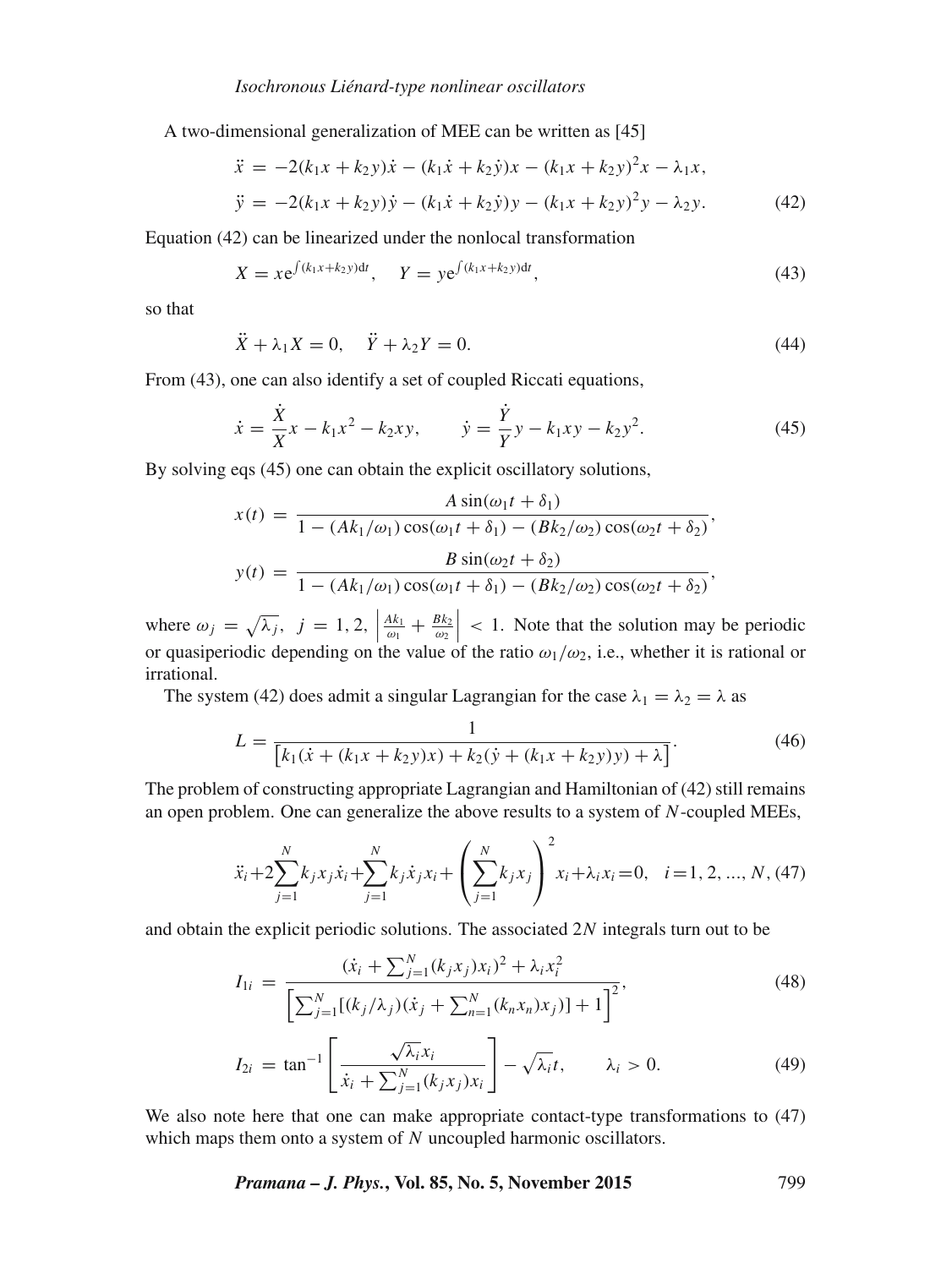*Ajey K Tiwari et al*

#### **7. Two-dimensional isochronous** *PT***-symmetric nonstandard Hamiltonian systems**

In §6, we discussed the higher-dimensional generalization of MEE equation, where the Lagrangian of the system was singular. However, in this section, we start with a nonsingular Lagrangian and identify a generic class of two-dimensional nonstandard Hamiltonian systems which is *PT*-symmetric in nature and exhibits isochronous behaviour.

As noted in §5, eq. (33) exhibits a nonstandard *PT*-symmetric Hamiltonian and admits isochronous solutions for certain parametric choices. The basic idea of *PT*-symmetric Hamiltonian is to replace the condition that the Hamiltonian of a quantum theory be Hermitian with the weaker condition that it possess space-time reflection symmetry (*PT*symmetry). This gives freedom to construct and study new kinds of Hamiltonians without giving up any of the key physical properties of quantum theory. These new Hamiltonians exhibit various important mathematical properties that may be useful in understanding various physical phenomena. The operator *P* is called parity (space reflection) whereas *T* represents time reversal. These two operators affect the dynamical variables, i.e., the position operator  $(\hat{x})$  and the momentum operator  $(\hat{p})$  by changing their sign. Their operation can be given as

P: 
$$
x \to -x
$$
,  $p \to -p$ ,  
\nT:  $x \to x$ ,  $p \to -p$ ,  $i \to -i$ . (50)

If the Hamiltonian remains invariant under the operation of the operators *P* and *T* then it is called *PT*-symmetric [46].

Due to its importance, this property can be used to identify such Hamiltonian systems by a suitable generalization of the  $PT$ -symmetric Lagrangian. For this purpose, one can define the nonstandard Lagrangian as [47]

$$
L = \sum_{i=1}^{2} \frac{1}{(f_i \dot{x} + g_i \dot{y} + h_i)^{r_i}},
$$
\n(51)

where  $f_i = f_i(x, y), g_i = g_i(x, y), h_i = h_i(x, y), r_i =$  arbitrary parameter,  $i = 1, 2$ . With this choice of the Lagrangian we can show that Hessian in the present case

$$
\Delta \equiv \left| \frac{\partial^2 L / \partial x^2}{\partial^2 L / \partial y \partial x} \frac{\partial^2 L / \partial x \partial y}{\partial^2 L / \partial y^2} \right| \neq 0. \tag{52}
$$

Hence, the Lagrangian is nonsingular. From the above Lagrangian, the equation of motion, for the restriction  $f_1 = g_1 h_{1x}/h_{1y}$ ,  $f_{1y} = g_{1x}$ ,  $f_2 = g_2 h_{2x}/h_{2y}$  and  $f_{2y} = g_{2x}$ , turns out to be a system of coupled mixed-type Liénard equation of the form

$$
\ddot{x} = -\frac{1}{\hat{\Delta}g_1g_2r_{12}}[g_1g_2((1+r_1)(1+r_2)((f_{2x}g_1 - f_{1x}g_2)\dot{x}^2 - (g_{1y}g_2 - g_1g_{2y})\dot{y}^2 - 2(g_{1x}g_2 - g_1g_{2x})\dot{x}\dot{y}) + (r_1 + 1)(r_2 + 2)(h_{2x}\dot{x} + h_{2y}\dot{y})g_1 - (r_1 + 2)(r_2 + 1)(h_{1x}\dot{x} + h_{1y}\dot{y})g_2) - g_2^2h_1h_{1y}(r_2 + 1) + g_1^2h_2h_{2y}(r_1 + 1)],
$$
\n(53a)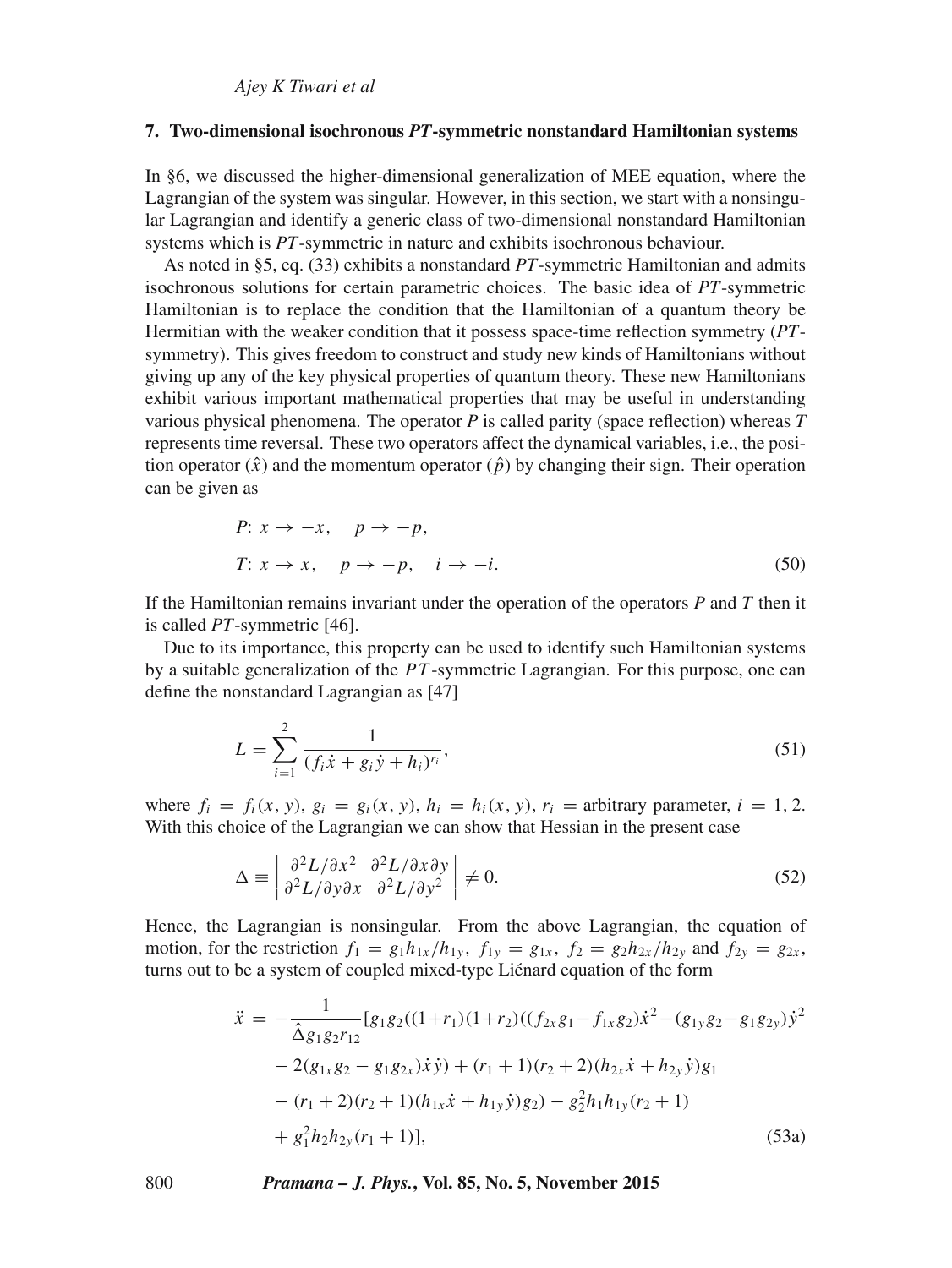*Isochronous Liénard-type nonlinear oscillators*

$$
\ddot{y} = \frac{1}{\hat{\Delta}g_1g_2r_{12}h_{1y}h_{2y}} [g_1g_2((r_1+1)(r_2+1)((f_{2x}g_1h_{1x}h_{2y} - f_{1x}g_2h_{1y}h_{2x})\dot{x}^2
$$
  
+  $(g_{2y}g_1h_{1x}h_{2y} - g_{1y}g_2h_{1y}h_{2x})\dot{y}^2 + 2(g_1g_{2x}h_{1x}h_{2y} - g_{1x}g_2h_{1y}h_{2x})\dot{x}\dot{y})$   
-  $(r_1+2)(r_2+1)g_2h_{1y}h_{2x}(h_{1x}\dot{x} + h_{1y}\dot{y})$   
+  $(r_1+1)(r_2+2)g_1h_{2y}h_{1x}(h_{2x}\dot{x} + h_{2y}\dot{y})) - g_2^2h_1h_{1y}(r_2+1)$   
+  $g_1^2h_2h_{2y}(r_1+1)],$  (53b)

where

$$
\hat{\Delta} = g_1 g_2 (h_{1y} h_{2x} - h_{1x} h_{2y}) (h_{1y} h_{2y})^{-1} r_{12}, \qquad r_{12} = [(r_1 + 1)(r_2 + 1)]^{1/2}.
$$

The Hamiltonian associated with (53) corresponding to the Lagrangian (51) is

$$
H = \frac{r_{12}}{\hat{\Delta}} \left[ \frac{g_1}{h_{1y}} (p_2 h_{1x} - p_1 h_{1y}) \left( h_2 - \left( \frac{g_1 (h_{1x} p_2 - h_{1y} p_1) r_{12}}{h_{1y} r_2 \hat{\Delta}} \right)^{-1/(r_2 + 1)} \right) + \frac{g_2}{h_{2y}} (p_1 h_{2y} - p_2 h_{2x}) \left( h_1 - \left( \frac{g_2 (h_{2y} p_1 - h_{2x} p_2) r_{12}}{h_{2y} r_1 \hat{\Delta}} \right)^{-1/(r_1 + 1)} \right) - \left( \frac{g_1 (h_{1x} p_2 - h_{1y} p_1) r_{12}}{h_{1y} r_2 \hat{\Delta}} \right)^{r_2/(r_2 + 1)} - \left( \frac{g_2 (h_{2y} p_1 - h_{2x} p_2) r_{12}}{h_{2y} r_1 \hat{\Delta}} \right)^{r_1/(r_1 + 1)},
$$
\n(54)

and the corresponding canonical conjugate momentum is

$$
p_1 = -\frac{f_1 r_1}{(f_1 \dot{x} + g_1 \dot{y} + h_1)^{r_1 + 1}} - \frac{f_2 r_2}{(f_2 \dot{x} + g_2 \dot{y} + h_2)^{r_2 + 1}},
$$
(55a)

$$
p_2 = -\frac{g_1 r_1}{(f_1 \dot{x} + g_1 \dot{y} + h_1)^{r_1 + 1}} - \frac{g_2 r_2}{(f_2 \dot{x} + g_2 \dot{y} + h_2)^{r_2 + 1}}.
$$
(55b)

However, the sytem (53) cannot be solved for the arbitrary functions and hence one needs to consider specific forms for the arbitrary functions in order to obtain *PT*-symmetric isochronous systems.

For example, by suitably choosing the parameters one can obtain the following coupled MEE equation:

$$
\ddot{x} = \frac{-1}{\hat{\delta}_1} [(3k_1(\alpha_1 \dot{x} + \alpha_2 \dot{y}) + k_1^2(\alpha_1 x + \alpha_2 y)^2 + \lambda_1)(\alpha_3(\alpha_1 x + \alpha_2 y))
$$
  
\n
$$
-(3k_2(\alpha_3 \dot{y} + \alpha_4 \dot{x}) + k_2^2(\alpha_3 y + \alpha_4 x)^2 + \lambda_2)(\alpha_2(\alpha_3 y + \alpha_4 x))],
$$
(56a)  
\n
$$
\ddot{y} = \frac{1}{\hat{\delta}_1} [(3k_1(\alpha_1 \dot{x} + \alpha_2 \dot{y}) + k_1^2(\alpha_1 x + \alpha_2 y)^2 + \lambda_1)(\alpha_4(\alpha_1 x + \alpha_2 y))
$$
  
\n
$$
-(3k_2(\alpha_3 \dot{y} + \alpha_4 \dot{x}) + k_2^2(\alpha_3 y + \alpha_4 x)^2 + \lambda_2)(\alpha_1(\alpha_3 y + \alpha_4 x))],
$$
(56b)

where  $\delta_1 = (\alpha_1 \alpha_3 - \alpha_2 \alpha_4)$ . There are other ways of generalizing the modified Emden equation to two dimensions. Even though the generalization made about the coupled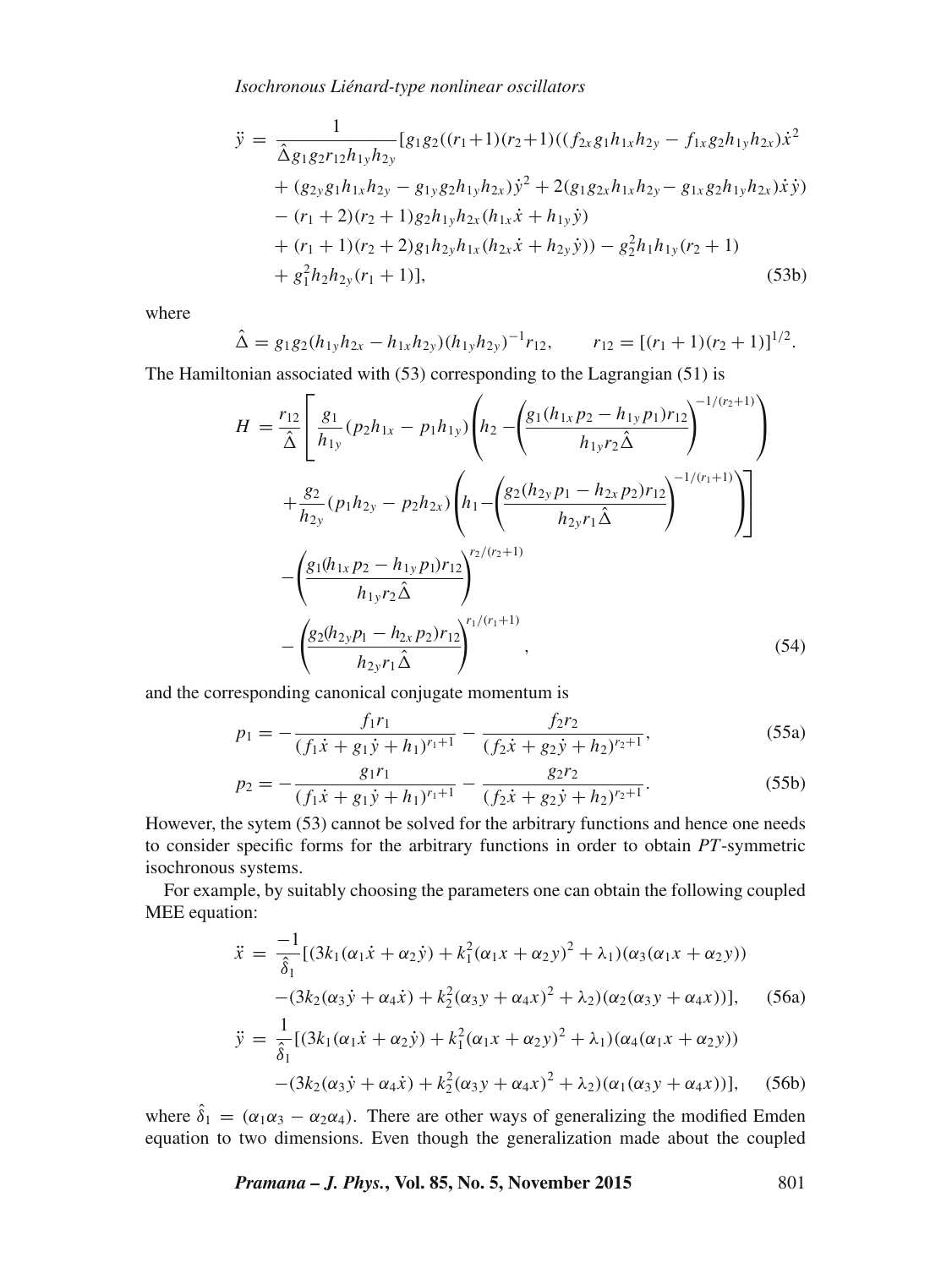modified Emden equation is isochronous, the system lacks a Hamiltonian description in order to quantize it. However, we find that the system (56) has the Hamiltonian

$$
H = \frac{1}{k_1 k_2 \hat{\delta}_1} [k_2 (p_2 \alpha_4 - p_1 \alpha_3) (k_1^2 X^2 + \lambda_1) + k_1 (p_1 \alpha_2 - p_2 \alpha_1) (k_2^2 Y^2 + \lambda_2)
$$
  

$$
-2 \sqrt{\hat{\delta}_1} (k_1 \sqrt{k_2 (p_1 \alpha_2 - p_2 \alpha_1)} + k_2 \sqrt{k_1 (p_2 \alpha_4 - p_1 \alpha_3)})],
$$
 (57)

where

$$
X = (\alpha_1 x + \alpha_2 y) \quad \text{and} \quad Y = (\alpha_3 y + \alpha_4 x).
$$

The general solutions of eqs (56a) and (56b) are

$$
x = \frac{A\alpha_3\omega_1 \sin(\omega_1 t + \delta_1)}{k_1\hat{\delta}_1(\omega_1 - A\cos(\omega_1 t + \delta_1))} - \frac{B\alpha_2\omega_2 \sin(\omega_2 t + \delta_2)}{k_2\hat{\delta}_1(\omega_2 - B\cos(\omega_2 t + \delta_2))},
$$
(58a)

$$
y = -\frac{A\alpha_4\omega_1\sin(\omega_1 t + \delta_1)}{k_1\hat{\delta}_1(\omega_1 - A\cos(\omega_1 t + \delta_1))} + \frac{B\alpha_1\omega_2\sin(\omega_2 t + \delta_2)}{k_2\hat{\delta}_1(\omega_2 - B\cos(\omega_2 t + \delta_2))},
$$
(58b)

where A, B,  $\delta_1$ ,  $\delta_1$  and  $\delta_2$  are arbitrary constants.

# **8. Generalized nonlocal transformations and integrable** N**-coupled dynamical systems**

In §7, we have discussed how a nonsingular isochronous solutions can be obtained by suitably choosing the form of the Lagrangian. Now, in this section we consider a suitable nonlocal transformation that can be used to identify isochronous systems belonging to N-dimensional coupled dynamical systems exhibiting nonsingular solutions.

To begin with, consider the set of uncoupled linear harmonic oscillators [48]

$$
\ddot{Y}_i + \omega_i^2 Y_i = 0, \qquad i = 1, 2, ..., N. \tag{59}
$$

Under the nonlocal transformation

$$
Y_i = x_i^l e^{\int f_i(x_1, x_2, \dots, x_N) dt}, \tag{60}
$$

where  $l$  is an arbitrary parameter, eq. (59) becomes

$$
\ddot{x}_i + (l-1)\frac{\dot{x}_i^2}{x_i} + \frac{1}{l}\sum_{j=1}^N f_i^{(j)}(\bar{x})x_i\dot{x}_j + 2f_i(\bar{x})\dot{x}_i + \frac{1}{l}f_i^2(\bar{x})x_i + \frac{1}{l}\omega_i^2 x_i = 0,\qquad(61)
$$

where  $i = 1, 2, ..., N$ ,  $f_i^{(j)} = (df_i/dx_j)$  and  $\bar{x} = (x_1, x_2, ..., x_N)$ . Then using the Riccati connection, we can obtain the set of first-order ODEs,

$$
\dot{x}_i = \frac{1}{l} \left[ \frac{\omega_i}{\tan(\omega_i t + \delta_i)} x_i - f_i(x_1, x_2, \dots, x_N) x_i \right], \qquad i = 1, 2, \dots, N.
$$
\n(62)

 $(\delta_i$ 's: *N*-integration constants). For the special choice

$$
f_k = f_N(\bar{x}) = f(\bar{x}) = f(x_1, x_2, \dots, x_N), \qquad k = 1, 2, \dots, N - 1,\tag{63}
$$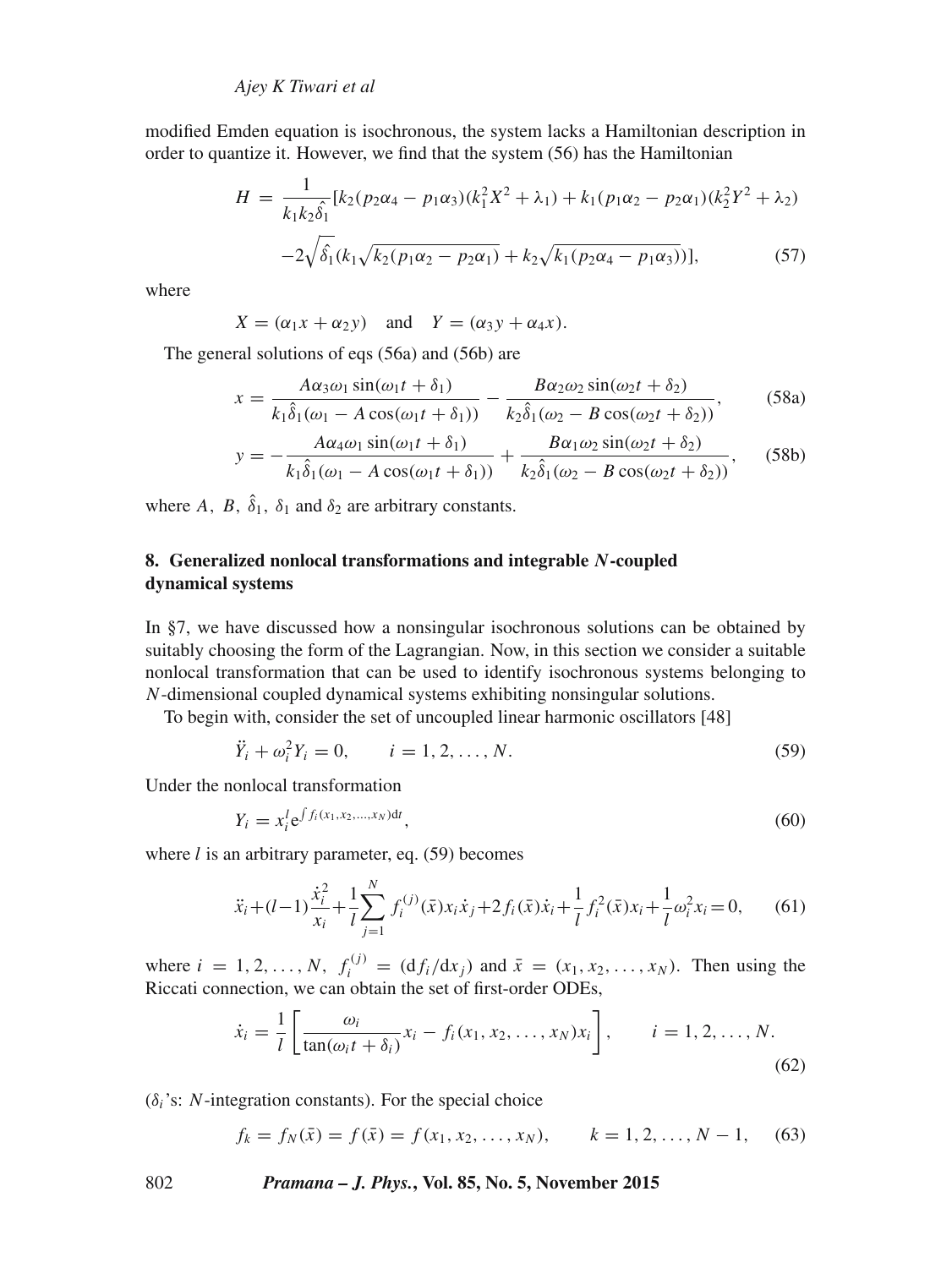$(N - 1)$  integrals can be obtained from the relations

$$
\left(\frac{x_k}{x_N}\right)^l = I_k \frac{\sin(\omega_k t + \delta_k)}{\sin(\omega_N t + \delta_N)} = h_k(t), \qquad k = 1, 2, \dots, N-1,
$$
\n(64)

where  $I_k$ 's are the  $(N - 1)$  independent integrals.

Then the problem (61) reduces to the problem of solving a single first-order ODE:

$$
\dot{x}_N = \frac{1}{l} \left[ \frac{\omega_N x_N}{\tan(\omega_N t + \delta_N)} - f(\bar{h}(t), x_N) x_N \right].
$$
\n(65)

The associated integrals can be explicitly given as

$$
I_{k}^{2} = \left(\frac{x_{N}}{x_{k}}\right)^{2(l-1)} \times \left[\frac{\omega_{k}^{2}x_{k}^{2} + (\dot{x}_{k} + lf(\bar{x})x_{k})^{2}}{\omega_{N}^{2}x_{N}^{2} + (\dot{x}_{N} + lf(\bar{x})x_{N})^{2}}\right], \qquad k = 1, 2, ..., N - 1.
$$
 (66)

The remaining integral  $I_N$  can be obtained by solving Riccati equation (65) for appropriate forms of  $f$ . Consider  $f$  as a homogeneous polynomial of the form

$$
f = \sum_{p=1}^{N} \mu_p(t) x_p^q,
$$
\n(67)

where  $\mu_p(t)$ 's are arbitrary functions of t. However, we consider  $\mu_p$ 's to be constants only for simplicity, in the present case. Under these assumptions eq. (61) reduces to the system of coupled nonlinear oscillator equations,

$$
\ddot{x}_i + (l-1)\frac{\dot{x}_i^2}{x_i} + \frac{q}{l} \sum_{p=1}^N \mu_p x_i x_p^{q-1} \dot{x}_p + 2 \sum_{p=1}^N \mu_p x_p^q \dot{x}_i
$$
  
+ 
$$
\frac{1}{l} \left( \sum_{p=1}^N \mu_p x_p^q \right)^2 x_i + \frac{1}{l} \omega_i^2 x_i = 0, \qquad i = 1, 2, ..., N.
$$
 (68)

The solution of this system of coupled nonlinear oscillators can be obtained by solving the following first-order nonlinear differential equation obtained by substituting (67) into (65) along with (64):

$$
\dot{x}_N = \frac{1}{l} \left[ \omega_N \cot(\omega_N t + \delta_N) x_N - x_N^{q+1} \sum_{p=1}^N \bar{\mu}_p \frac{\sin^{q/l}(\omega_p t + \delta_p)}{\sin^{q/l}(\omega_N t + \delta_N)} \right],\qquad(69)
$$

where  $\bar{\mu}_p = \mu_p I_p^{q/l}$ ,  $p = 1, 2, ..., N - 1$  and  $\bar{\mu}_N = \mu_N$ . The above equation is of the first-order Bernoulli equation type. Hence, by solving the above equation, we get

$$
x_N(t) = \frac{\sin^{1/l}(\omega_N t + \delta_N)}{[I_N + (q/l)\int \sum_{p=1}^N \bar{\mu}_p \sin^{q/l}(\omega_p t + \delta_p)]^{1/q}},\tag{70}
$$

where  $I_N$  is the 2Nth integration constant. The integral appearing in the denominator of the above expression can be integrated explicitly for arbitrary values of  $q$ . However, the system admits oscillatory solutions only when  $l/q$  is a positive integer.

*Pramana – J. Phys.***, Vol. 85, No. 5, November 2015** 803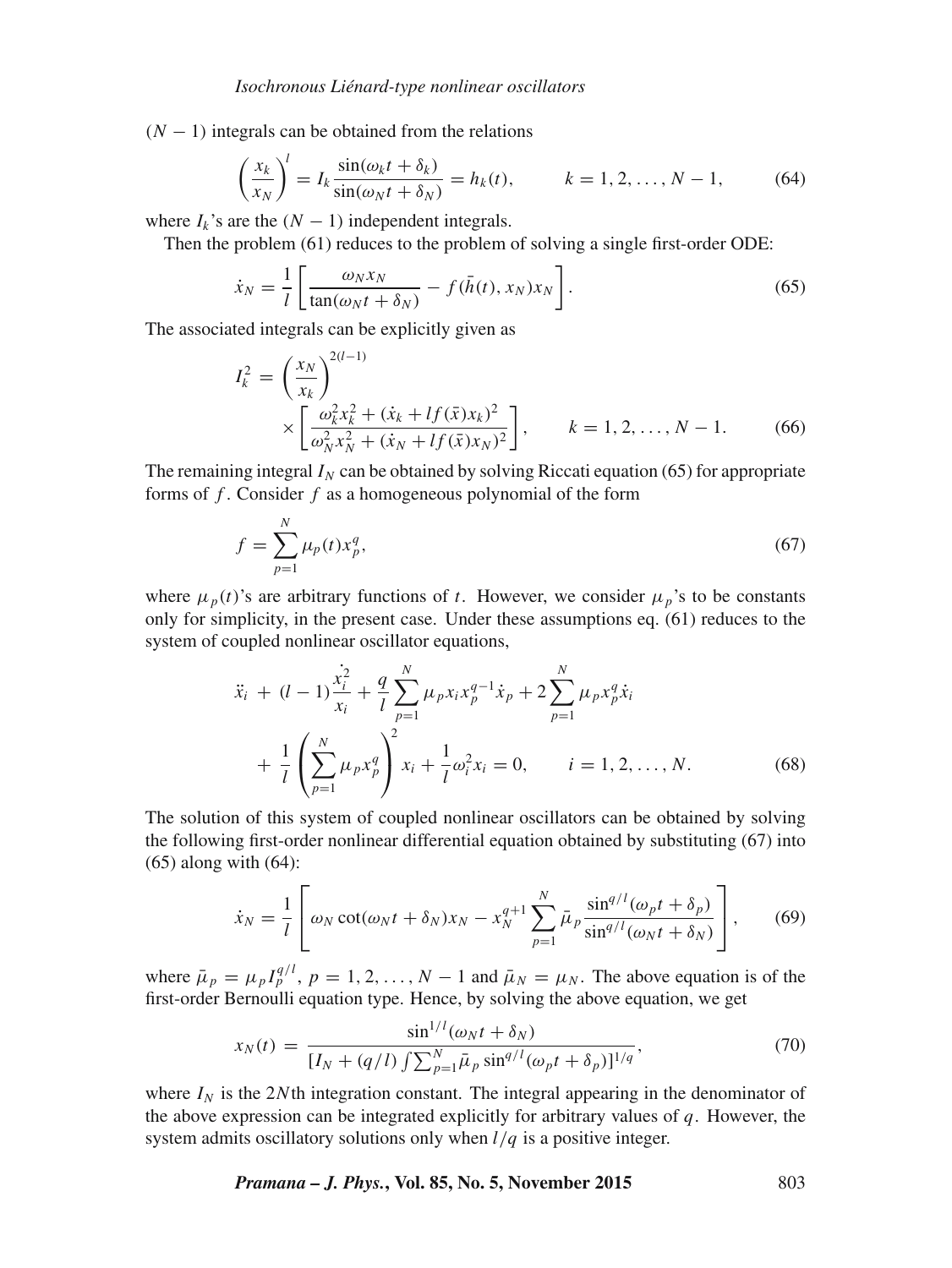# **9. Conclusion**

The identification and classification of isochronous systems are of much interest due to its application in various fields of science and technology. In this direction Calogero and his coworkers [9] have introduced a number of systematic procedures for generating isochronous oscillator systems. On the other hand, the introduction of various nonlocal transformations plays a vital role in identifying nonlinear systems exhibiting amplitude-independent frequency of oscillations. In this context, we have presented a brief overview of some of the recent developments made in this direction. Specifically, we have focussed our attention on the progress made in the identification/generation of nonlinear isochronous systems belonging to certain Liénard-type nonlinear systems and their higher-order generalizations. We have shown that the quadratic Liénard-type equation is linearizable through invertible point transformation. Further, we discussed the higher-dimensional singular and nonsingular Hamiltonian systems exhibiting isochronous properties. In addition to this, we have shown that nonlocal transformation plays a vital role in identifying the isochronous cases belonging to the mixed Liénard-type systems. MEE is an interesting example belonging to this class of equation that admits isochronous properties. We have also shown that the higher-dimensional generalization of MEE exhibits isochronocity. The singular and nonsingular nature of the Lagrangian is also discussed in this regard.

#### **Acknowledgements**

The authors are thankful to Prof. M Lakshmanan for his involvement and guidance in this work. AKT is grateful to the Centre for Nonlinear Dynamics, Bharathidasan University, Tiruchirappalli, for warm hospitality.

#### **References**

- [1] M Lakshmanan and S Rajasekar, *Nonlinear dynamics: Integrability, chaos and patterns* (Springer-Verlag, Berlin, 2003)
- [2] R Grimshaw, *Nonlinear ordinary differential equations* (CRC Press, Boca Raton, 2000)
- [3] F Verhulst, *Nonlinear differential equations and dynamical systems* (Springer-Verlag, Berlin, 2000)
- [4] S Wiggins, *Introduction to applied nonlinear dynamical systems and chaos* (Springer, New York, 2003)
- [5] S H Strogatz, *Nonlinear dynamics and chaos with applications to physics, biology, chemistry and engineering* (Perseus Books, Cambridge, Massachusetts, 1994)
- [6] E A Jackson, *Perspecti*v*es of nonlinear dynamics* (Cambridge University Press, Cambridge, 1991)
- [7] R C Hilborn, *Chaos and nonlinear dynamics: An introduction for scientists and engineers* (Oxford University Press, New York, 2000)
- [8] A Medio and M Lines, *Nonlinear dynamics: A primer* (Cambridge University Press, Cambridge, 2001)
- [9] F Calogero, *Isochronous systems* (Oxford University Press, USA, 2008)
- [10] A H Nayfeh and D T Mook, *Nonlinear oscillations* (Wiley, New York, 1979)
- [11] M Lakshmanan and V K Chandrasekar, *Eur. Phys. J.: Special Topics* **222**, 665 (2013)